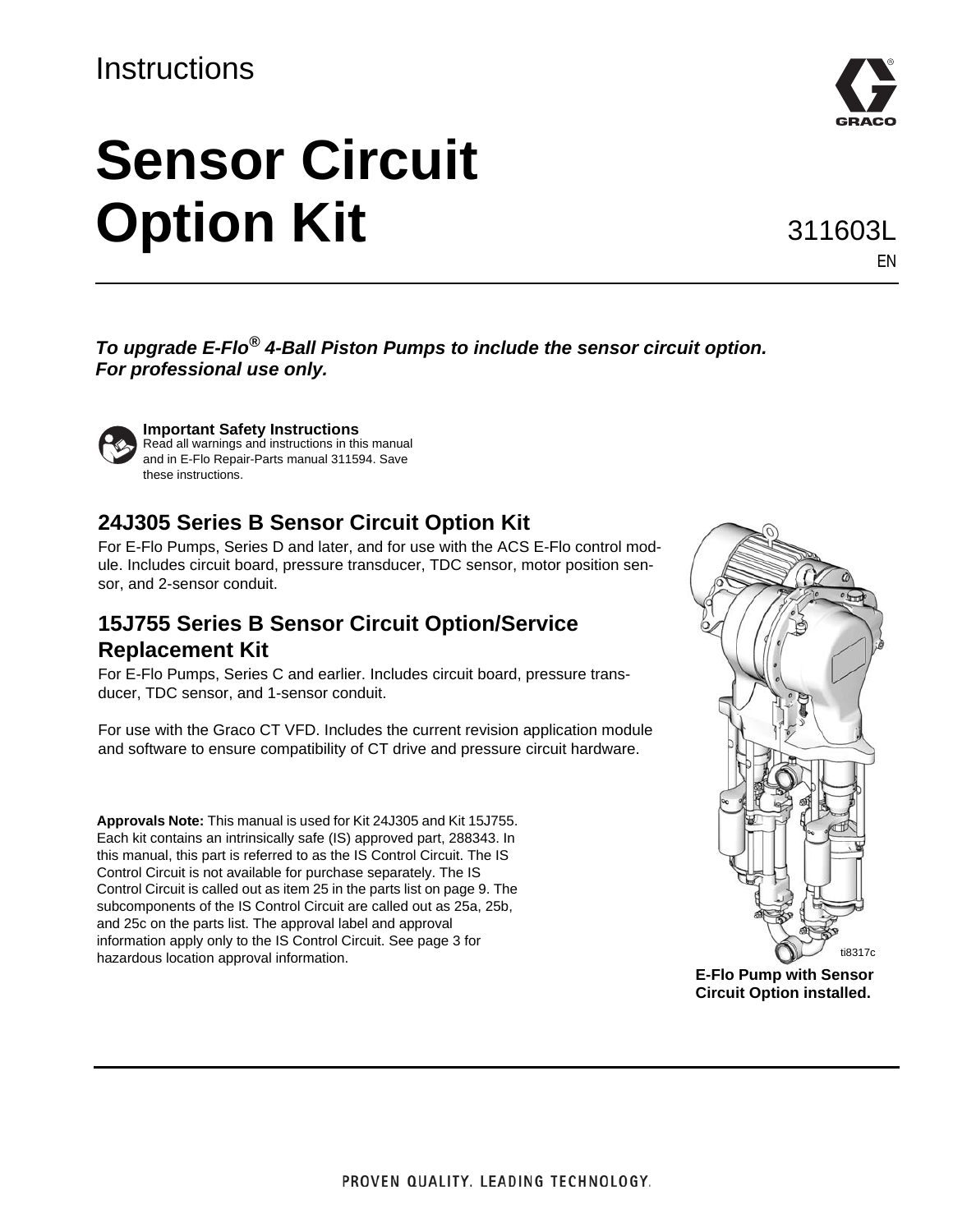# <span id="page-1-0"></span>**Contents**

| Warnings  4                                      |
|--------------------------------------------------|
| System Wiring Schematics  6                      |
| For use with Variable Frequency Drive            |
|                                                  |
| Pressure Relief Procedure  9                     |
|                                                  |
| Installation  10                                 |
| Disassembly  10                                  |
|                                                  |
| <b>Pressure Sensor Calibration Information</b>   |
| (non-ACS systems)  14                            |
| <b>Pressure Transducer Calibration Procedure</b> |
|                                                  |
| Technical Data  15                               |
| Graco Standard Warranty  16                      |
| Graco Information  16                            |

### **Related Manuals**

| Manual | Title                                    |
|--------|------------------------------------------|
| 311592 | E-Flo 4- Ball Piston Pumps, Installation |
| 311593 | E-Flo 4-Ball Piston Pumps, Operation     |
| 311594 | E-Flo 4-Ball Piston Pumps, Repair/Parts  |
| 3A0006 | 24H372 ACS Module, Instructions          |
| 3A0539 | 4-Ball Lowers, Instructions/Parts        |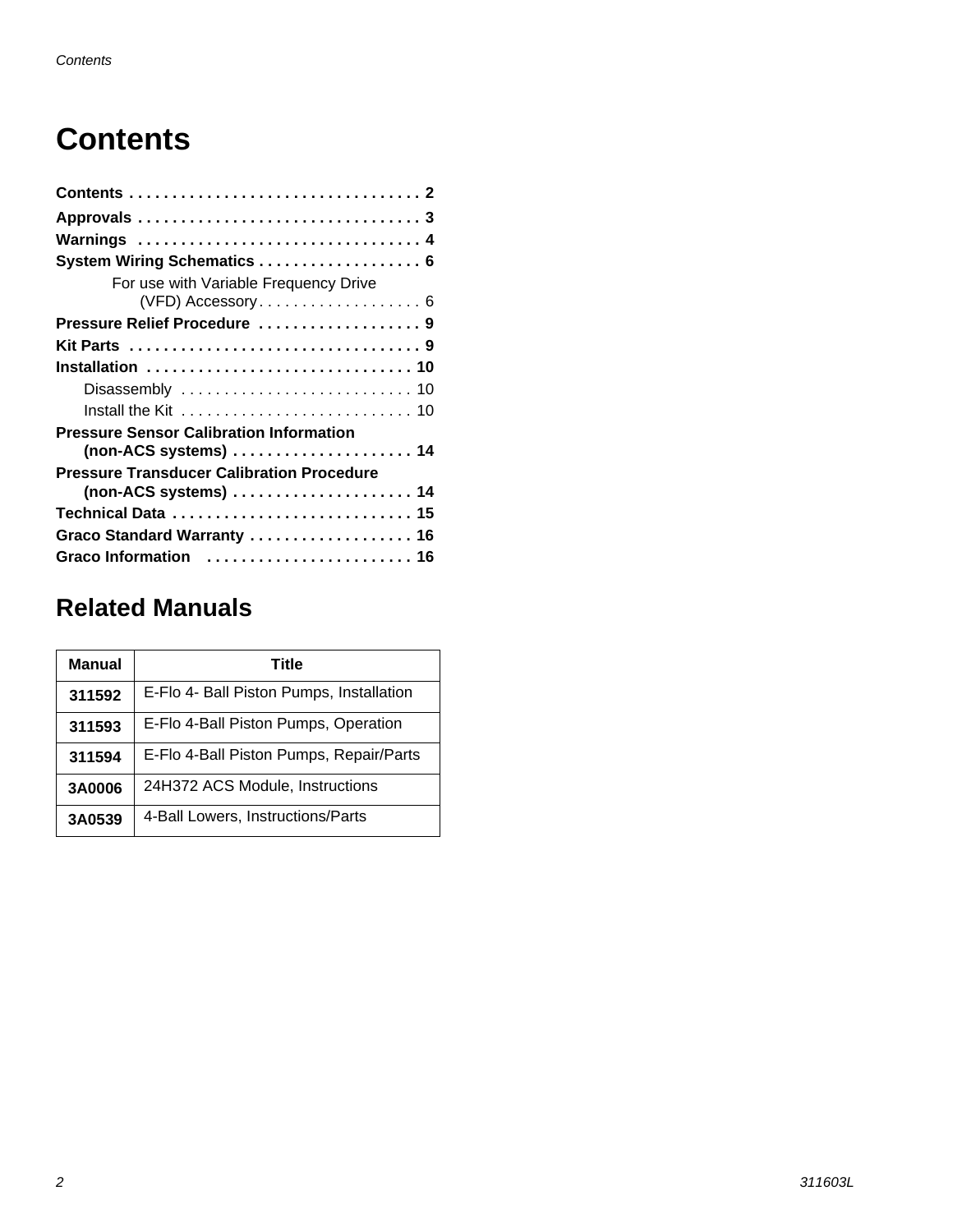# <span id="page-2-0"></span>**Approvals**

This manual is used for Kit 24J305 and Kit 15J755. Each kit contains an intrinsically safe (IS) approved part, 288343. In this manual, this part is referred to as the IS Control Circuit. The IS Control Circuit is not available for purchase separately. The IS Control Circuit is called out as item 25 in the parts list on page [9](#page-8-0). The subcomponents of the IS Control Circuit are called out as 25a, 25b, and 25c on the parts list. The approval label and approval information only apply to the IS Control Circuit.

| <b>Component</b>                                               | <b>Description</b>                                                                        | <b>Approvals</b>                                                                        |                                                                                                                  |
|----------------------------------------------------------------|-------------------------------------------------------------------------------------------|-----------------------------------------------------------------------------------------|------------------------------------------------------------------------------------------------------------------|
|                                                                | The IS Sensor<br>Circuit includes                                                         | FM<br>APPROVED                                                                          | Class 1, Div. 1, Group C & D T3 Hazardous Locations                                                              |
| <b>IS Sensor Circuit</b><br>(Ref. 25 in Kit)<br>Parts, page 9) | the pressure<br>transducer (25a),<br>the sensor (25b)<br>and the circuit<br>board $(25c)$ | $\langle \dot{\mathbf{c}} \mathbf{x} \rangle_{\mathsf{II} \, \mathsf{2} \, \mathsf{G}}$ | Ex ib IIB Ta = $0^{\circ}$ C - $50^{\circ}$ C - FM 06 ATEX 0025U<br>EN 60079-0:2012-A11:2013<br>EN 60079-11:2012 |
|                                                                |                                                                                           |                                                                                         | $\widetilde{\mathbb{S}}$                                                                                         |

### **Schedule of Limitations**

#### **ATEX:**

- *1. After the installation of the Electric Circulation Pump Control into an enclosure the creepage and clearance distances shall meet the requirements of Table 5 of EN60079-11.*
- *2. After the installation of the Electric Circulation Pump Control into an enclosure the assembly shall be capable of withstanding an r.m.s. a.c. test voltage of twice the voltage of the intrinsically safe circuit or 500 V, whichever is the greater.*

### **Sensor Circuit Wetted Parts:**

Pressure transducer: 17-4 PH stainless stee**l**

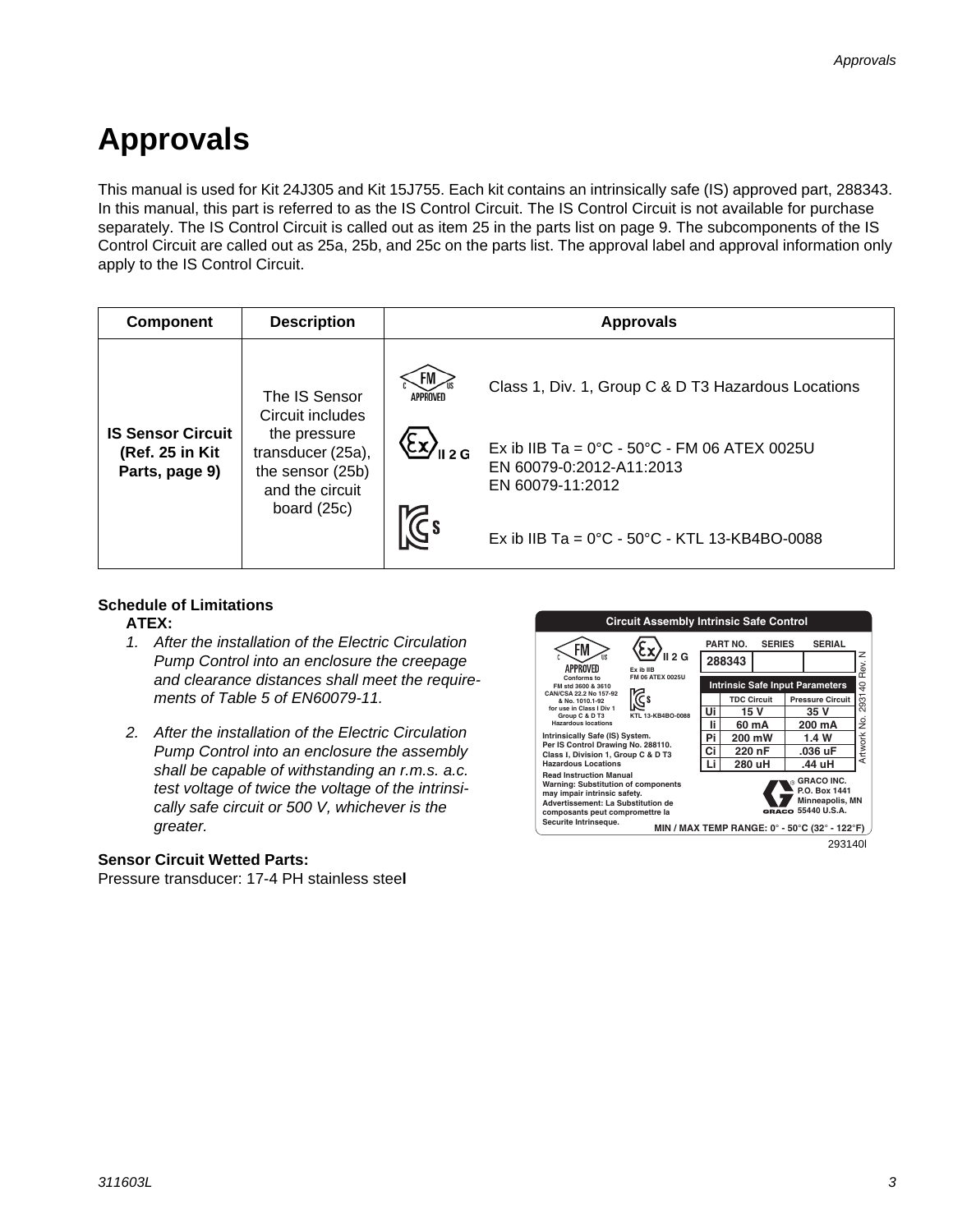# <span id="page-3-0"></span>**Warnings**

The following warnings are for the setup, use, grounding, maintenance, and repair of this equipment. The exclamation point symbol alerts you to a general warning and the hazard symbols refer to procedure-specific risks. When these symbols appear in the body of this manual, refer back to these Warnings. Product-specific hazard symbols and warnings not covered in this section may appear throughout the body of this manual where applicable.

| AWARNING                                                                                                                                                                                                                                                                                                                                                                                                                                                                                                                                                                                                                                                                                                                                                                                                                                                                                                                                                                                                                                                                                                                                                                                                                                                                                                                                |
|-----------------------------------------------------------------------------------------------------------------------------------------------------------------------------------------------------------------------------------------------------------------------------------------------------------------------------------------------------------------------------------------------------------------------------------------------------------------------------------------------------------------------------------------------------------------------------------------------------------------------------------------------------------------------------------------------------------------------------------------------------------------------------------------------------------------------------------------------------------------------------------------------------------------------------------------------------------------------------------------------------------------------------------------------------------------------------------------------------------------------------------------------------------------------------------------------------------------------------------------------------------------------------------------------------------------------------------------|
| FIRE AND EXPLOSION HAZARD<br>Flammable fumes, such as solvent and paint fumes, in work area can ignite or explode. To help prevent<br>fire and explosion:<br>Use equipment only in well ventilated area.<br>Eliminate all ignition sources; such as pilot lights, cigarettes, portable electric lamps, and plastic drop<br>cloths (potential static arc).<br>Keep work area free of debris, including solvent, rags and gasoline.<br>Do not plug or unplug power cords, or turn power or light switches on or off when flammable fumes are<br>present.<br>Ground all equipment in the work area. See Grounding instructions.<br>$\bullet$<br>Use only grounded hoses.<br>$\bullet$<br>Hold gun firmly to side of grounded pail when triggering into pail.<br>$\bullet$<br>If there is static sparking or you feel a shock, stop operation immediately. Do not use equipment until<br>$\bullet$<br>you identify and correct the problem.<br>Keep a working fire extinguisher in the work area.<br>$\bullet$<br>Static charge may build up on plastic parts during cleaning and could discharge and ignite flammable<br>vapors. To help prevent fire and explosion:<br>Clean plastic parts only in a well ventilated area.<br>Do not clean with a dry cloth.<br>$\bullet$                                                                 |
| Do not operate electrostatic guns in equipment work area.<br>٠<br><b>EQUIPMENT MISUSE HAZARD</b><br>Misuse can cause death or serious injury.<br>Do not operate the unit when fatigued or under the influence of drugs or alcohol.<br>$\bullet$<br>Do not exceed the maximum working pressure or temperature rating of the lowest rated system com-<br>٠<br>ponent. See Technical Data in all equipment manuals.<br>Use fluids and solvents that are compatible with equipment wetted parts. See Technical Data in all<br>$\bullet$<br>equipment manuals. Read fluid and solvent manufacturer's warnings. For complete information about<br>your material, request MSDS forms from distributor or retailer.<br>Check equipment daily. Repair or replace worn or damaged parts immediately with genuine manufac-<br>$\bullet$<br>turer's replacement parts only.<br>Do not alter or modify equipment.<br>$\bullet$<br>Use equipment only for its intended purpose. Call your distributor for information.<br>$\bullet$<br>Route hoses and cables away from traffic areas, sharp edges, moving parts, and hot surfaces.<br>$\bullet$<br>Do not kink or over bend hoses or use hoses to pull equipment.<br>$\bullet$<br>Keep children and animals away from work area.<br>٠<br>Comply with all applicable safety regulations.<br>$\bullet$ |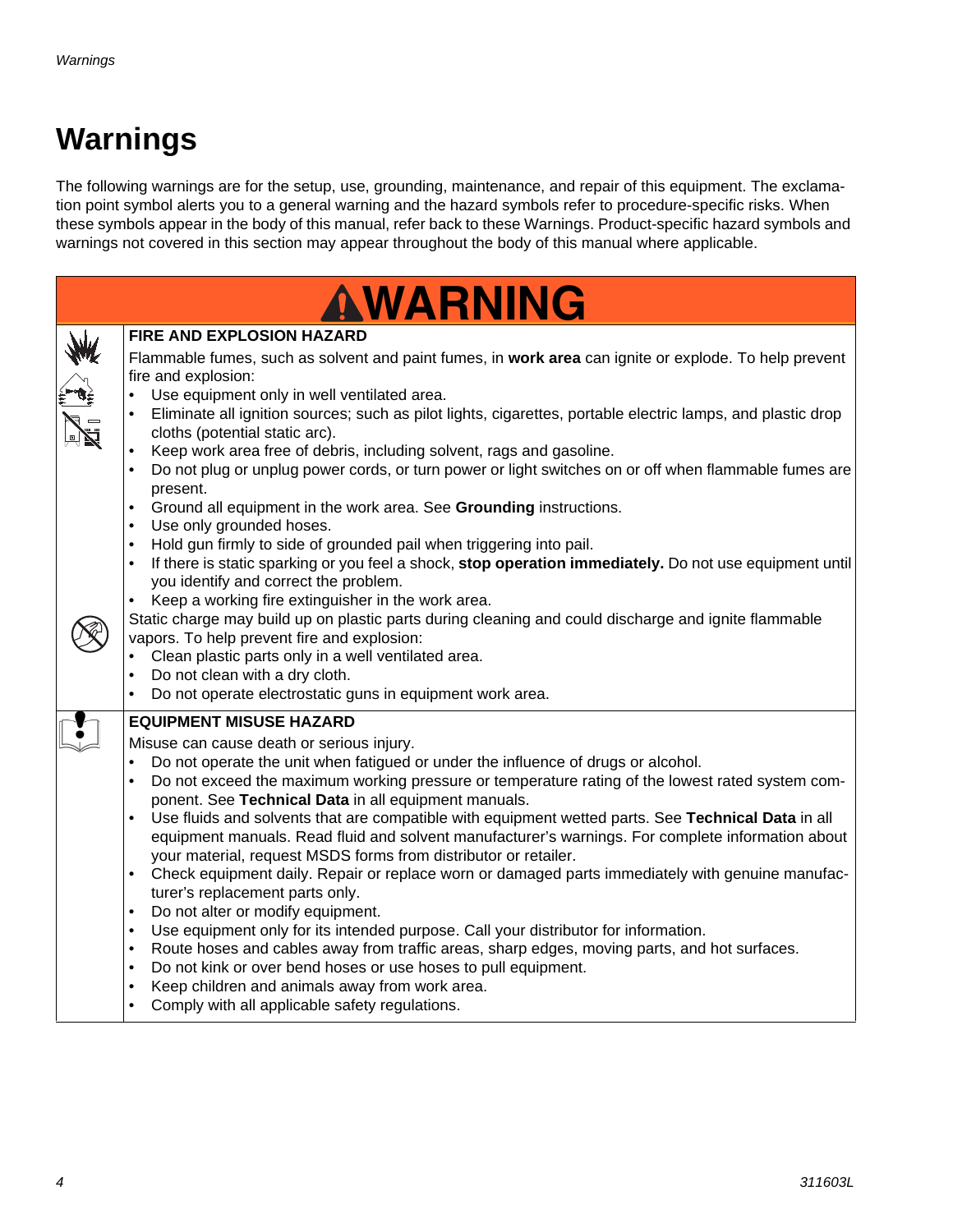| <b>AWARNING</b>                                                                                                                                                                                                                                                                                                                                                                                                                                                                |
|--------------------------------------------------------------------------------------------------------------------------------------------------------------------------------------------------------------------------------------------------------------------------------------------------------------------------------------------------------------------------------------------------------------------------------------------------------------------------------|
| <b>ELECTRIC SHOCK HAZARD</b><br>Improper grounding, setup, or usage of the system can cause electric shock.<br>Turn off and disconnect power at main switch before disconnecting any cables and before servicing<br>equipment.<br>Connect only to grounded power source.<br>All electrical wiring must be done by a qualified electrician and comply with all local codes and regula-<br>tions.                                                                                |
| <b>PERSONAL PROTECTIVE EQUIPMENT</b><br>You must wear appropriate protective equipment when operating, servicing, or when in the operating area<br>of the equipment to help protect you from serious injury, including eye injury, inhalation of toxic fumes,<br>burns, and hearing loss. This equipment includes but is not limited to:<br>Protective eyewear<br>Clothing and respirator as recommended by the fluid and solvent manufacturer<br>Gloves<br>Hearing protection |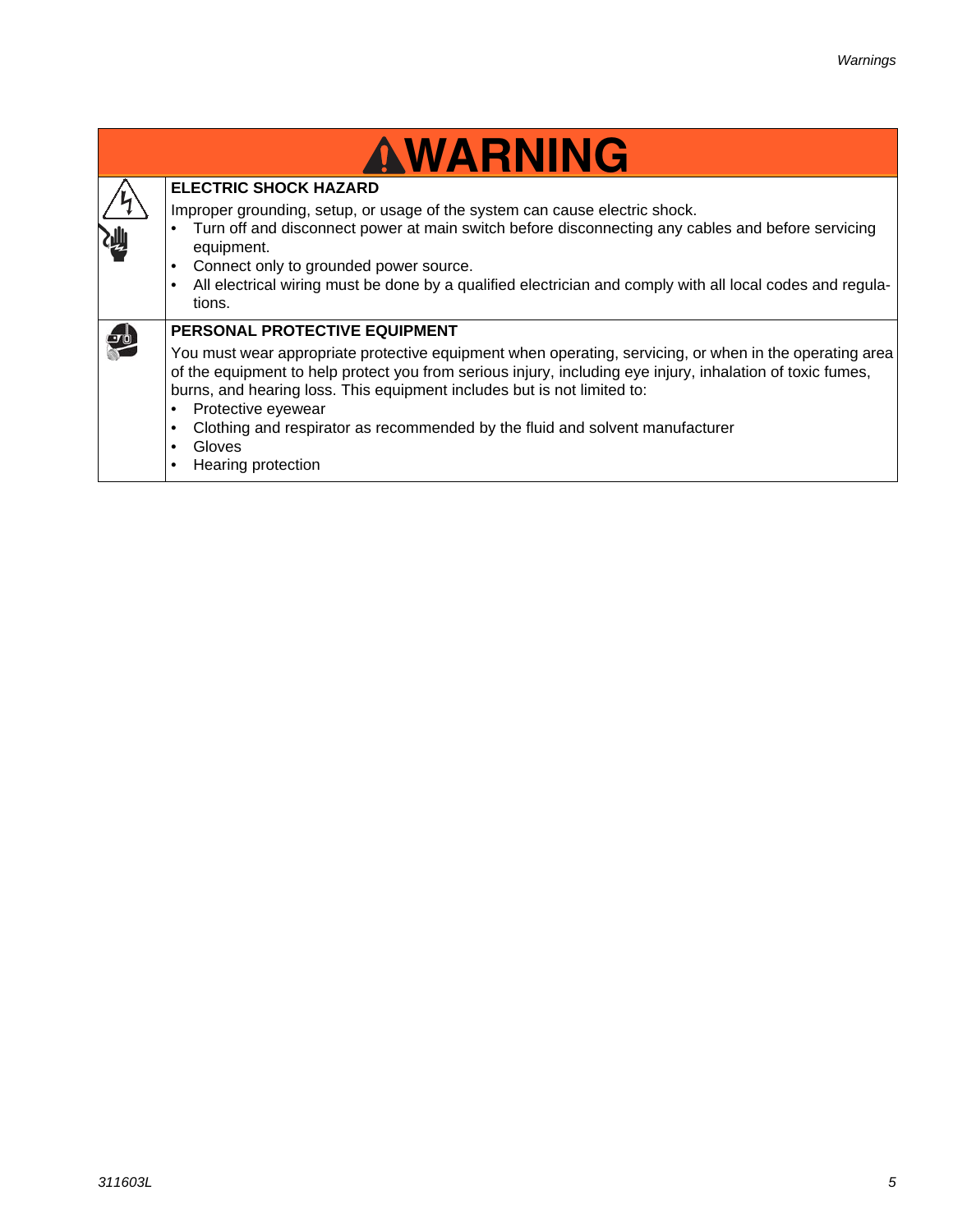# <span id="page-5-0"></span>**System Wiring Schematics**

### <span id="page-5-1"></span>**For use with Variable Frequency Drive (VFD) Accessory**

FIG. 1 shows components that must be installed in a non-hazardous location.

 $1\overline{1}$  12 Gauge Alpha Wire P/N V16012/equiv.

FIG. 2 shows components approved for installation in a hazardous location, and FIG. 3 shows detail views of hazardous location components.

### **NON-HAZARDOUS AREA**



**FIG. 1: System Wiring Schematic, Non-Hazardous Location Only**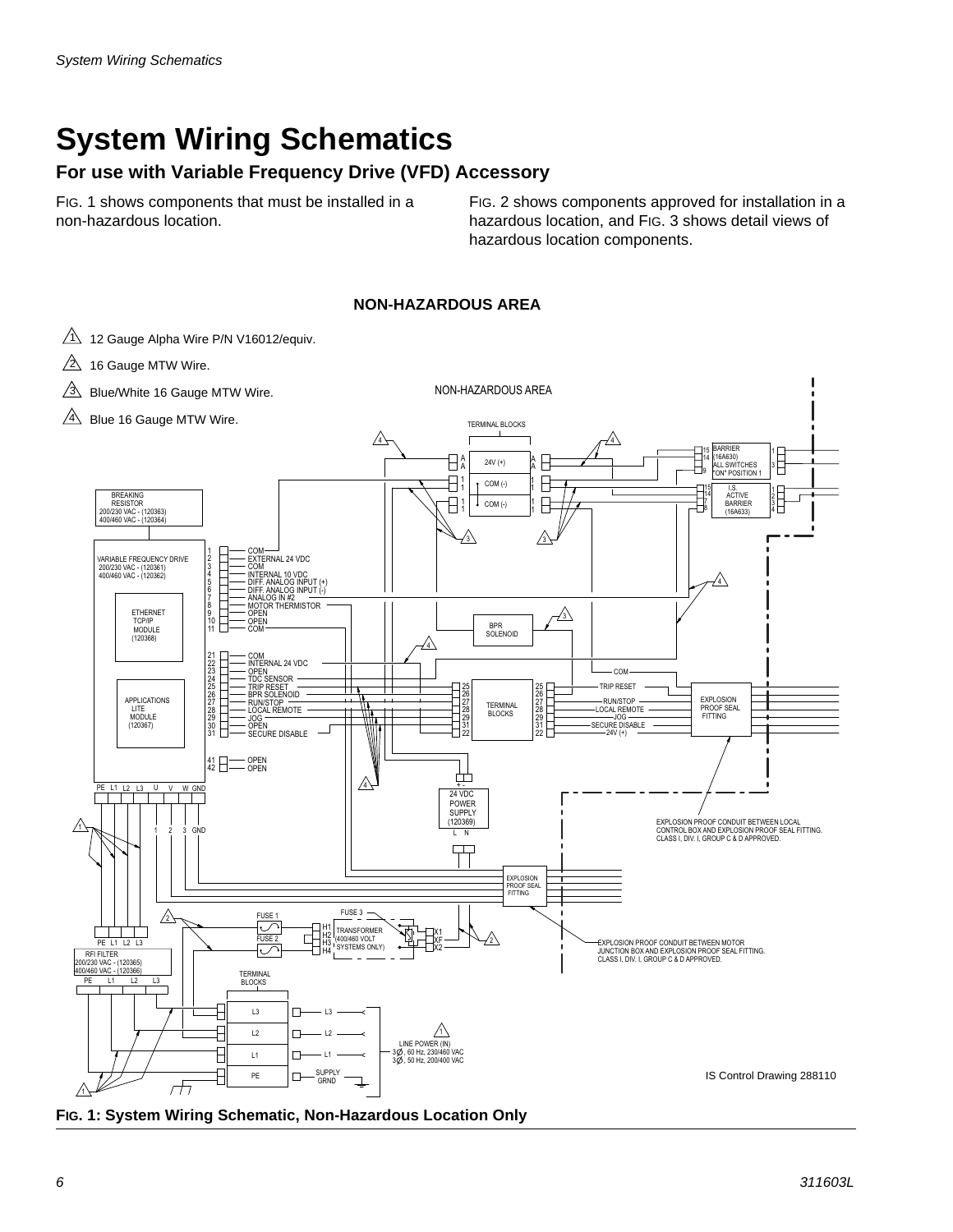

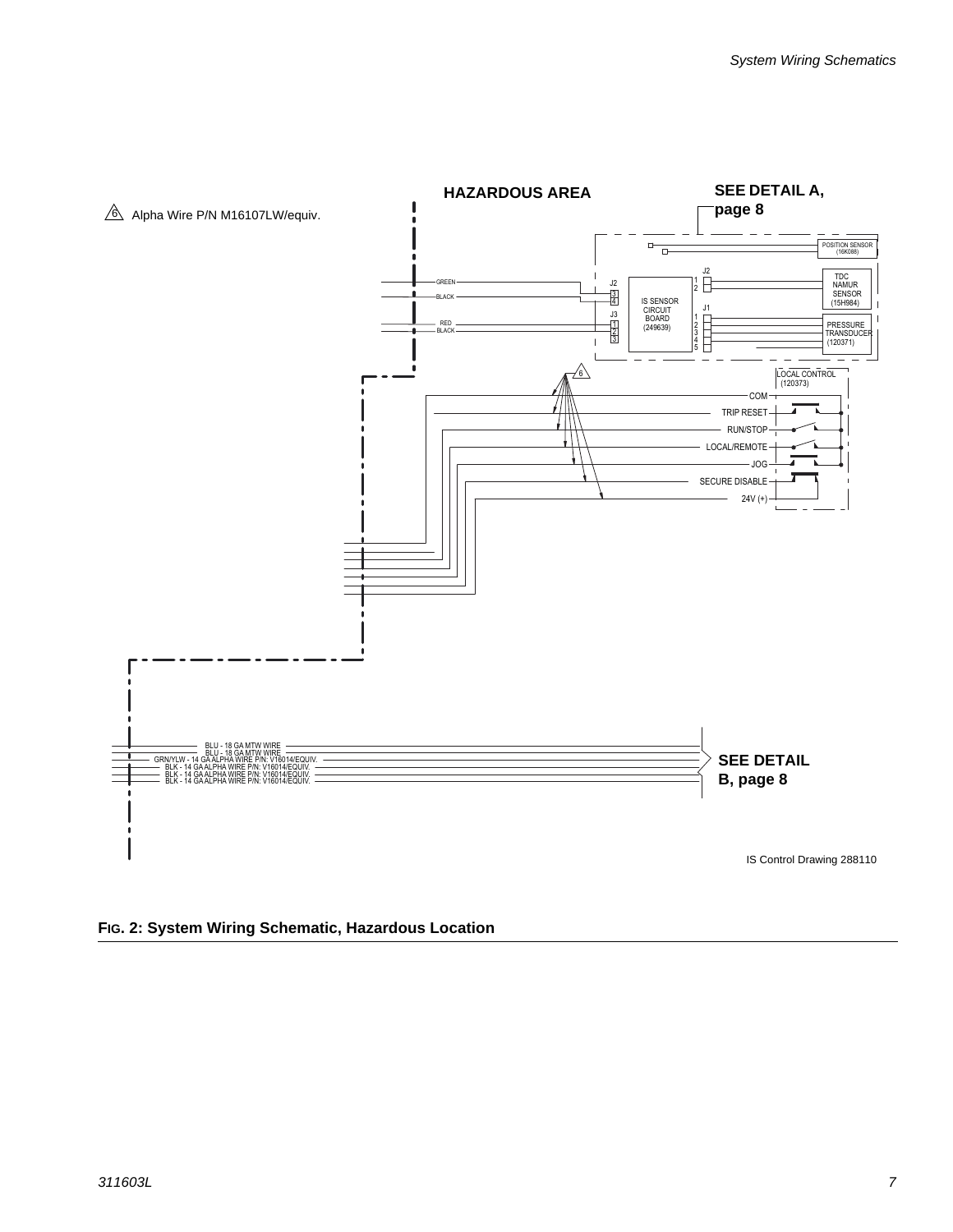### **DETAIL A**





- 1 The installation must meet the requirements of the National Electric Code, Canadian Electrical Code Part I, Article 504, NFPA 70, and ANSI/ISA 12.06.01.
- Individually shielded cables needed to ensure separation of sensor and transducer circuits.  $\sqrt{2}$
- The voltage (Vmax or Ui), current (Imax or Ii), and power (Pi) must be equal to or<br>greater than the voltage (Voc, Uo, or Vt), current (Isc, Io, or It), and power (Po or<br>Pt) levels, which can be delivered by the associated maximum unprotected capacitance (Ci) and inductance (Li) of the intrinsically safe apparatus, including interconnecting wiring, must be less than the capacitance (Ca) and inductance (La) which can be safely connected to the associated apparatus. 3
- $5\sqrt{2}$  Land shield drain and foil to conductive strain relief.







IS Control Drawing 288110

#### **FIG. 3: System Wiring Schematic, Hazardous Location Detail Views**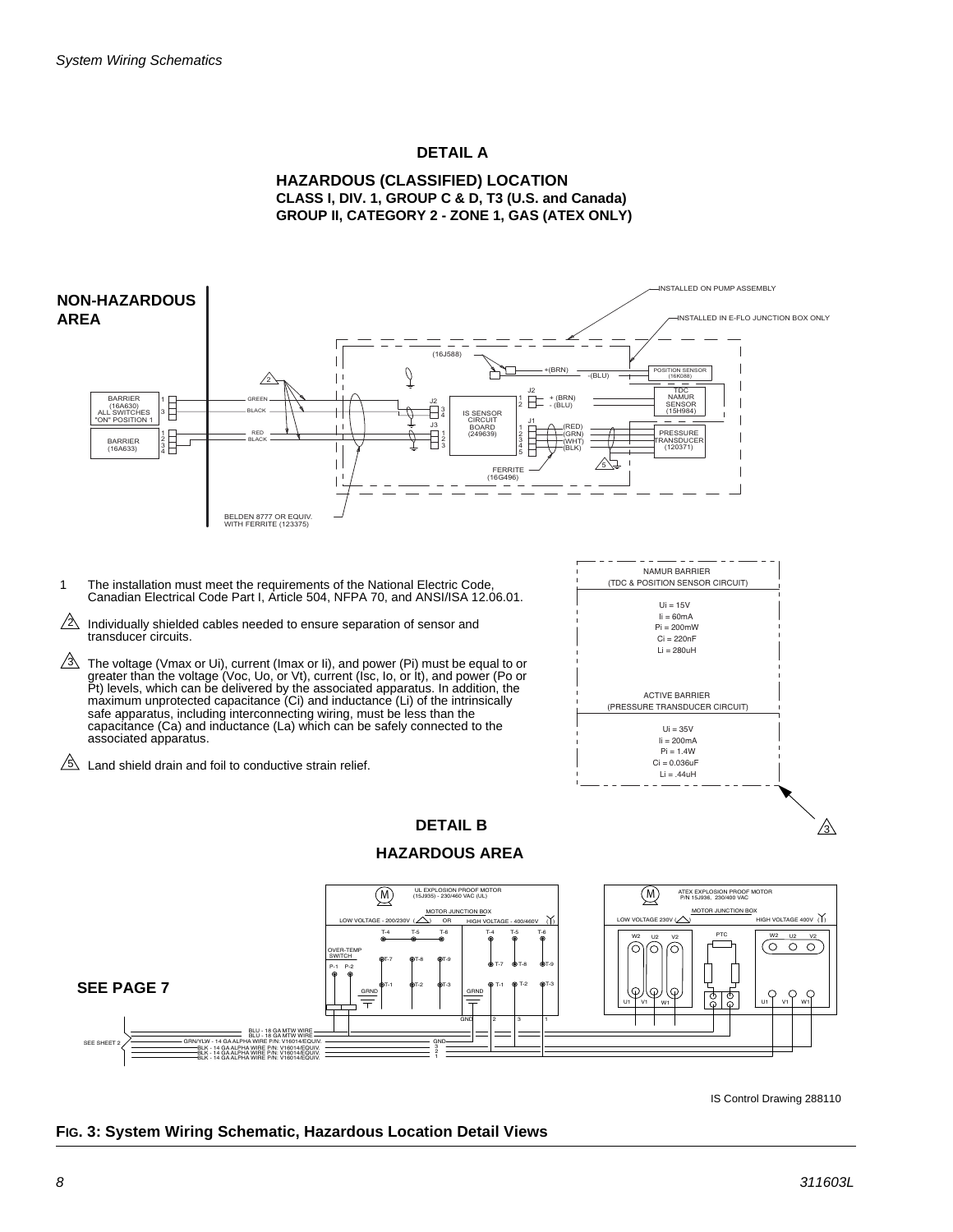# <span id="page-8-1"></span>**Pressure Relief Procedure**



System pressure can cause the pump to cycle unexpectedly, which could result in serious injury from splashing or moving parts.

- 1. Set START/STOP switch to STOP.
- 2. Push in SECURE DISABLE switch.
- 3. Open the back pressure regulator and all fluid drain valves in the system, having a waste container ready to catch drainage. Leave open until you are ready to pressurize system again.
- 4. Check that pressure gauges on fluid supply and return lines read zero. If gauges do not read zero, determine cause and carefully relieve pressure by VERY SLOWLY loosening a fitting. Clear obstruction before pressurizing system again.

# <span id="page-8-0"></span>**Kit Parts**

### **Sensor Circuit Kit 24J305 Series B**

For E-Flo Pumps, Series D and later Includes items 12-42, 44a, 46-80

### **Sensor Circuit Kit 15J755 Series B**

For E-Flo Pumps, Series C and earlier Includes items 12-43, 44b, 58, 74a-77

|  | __ |  |
|--|----|--|
|  |    |  |

| No.    | Part No. | <b>Description</b>                                 | Qty |
|--------|----------|----------------------------------------------------|-----|
| $12*$  | 116719   | SCREW, 8-32 hex washer head                        | 14  |
| 25     | n/a      | SENSOR CIRCUIT; includes items                     | 1   |
|        |          | 25a-25c                                            |     |
| 25a*   | n/a      | <b>PRESSURE TRANSDUCER</b>                         | 1   |
| $25b*$ | n/a      | TDC SENSOR                                         | 1   |
| $25c*$ | n/a      | <b>CIRCUIT BOARD</b>                               | 1   |
| $32*$  | n/a      | COVER, side opposite motor                         | 1   |
| $33*$  | n/a      | GASKET, circuit board                              | 1   |
| $35*$  | n/a      | CONNECTOR, strain relief, 45°                      | 1   |
| $36*$  | n/a      | LABEL, calibration                                 | 1   |
| $41*$  | 111316   | O-RING; chemically resistant fluoro-               | 1   |
|        |          | elastomer                                          |     |
| 42*    | n/a      | ADAPTER, transducer                                | 1   |
| $43*$  | n/a      | NUT, transducer; Kit 15J755 only                   | 1   |
| 44a*   | n/a      | CONDUIT, 2-sensor; Kit 24J305 only                 | 1   |
| $44b*$ | n/a      | CONDUIT, 1-sensor; Kit 15J755 only                 | 1   |
| 46*    | 16J588   | TERMINAL BLOCK; Kit 24J305 only                    | 2   |
| 58*    | n/a      | <b>SPACER: brass</b>                               | 1   |
| 74a*   | 16J487   | BUSHING, strain relief; steel                      | 1   |
| $76*$  | 16G496   | FERRITE; for pressure transducer                   | 1   |
|        |          | leadwires                                          |     |
| $77*$  | 123375   | FERRITE; for IS circuit field wiring               | 1   |
| 78*    | n/a      | ADAPTER, position sensor; Kit 24J305               | 1   |
|        |          | only                                               |     |
| $79*$  | n/a      | SLEEVE, position sensor; Kit 24J305                | 1   |
|        |          | only                                               |     |
| $80*$  | 16K088   | POSITION SENSOR; Kit 24J305 only                   | 1   |
|        |          |                                                    |     |
|        |          | Parts designated n/a are not available separately. |     |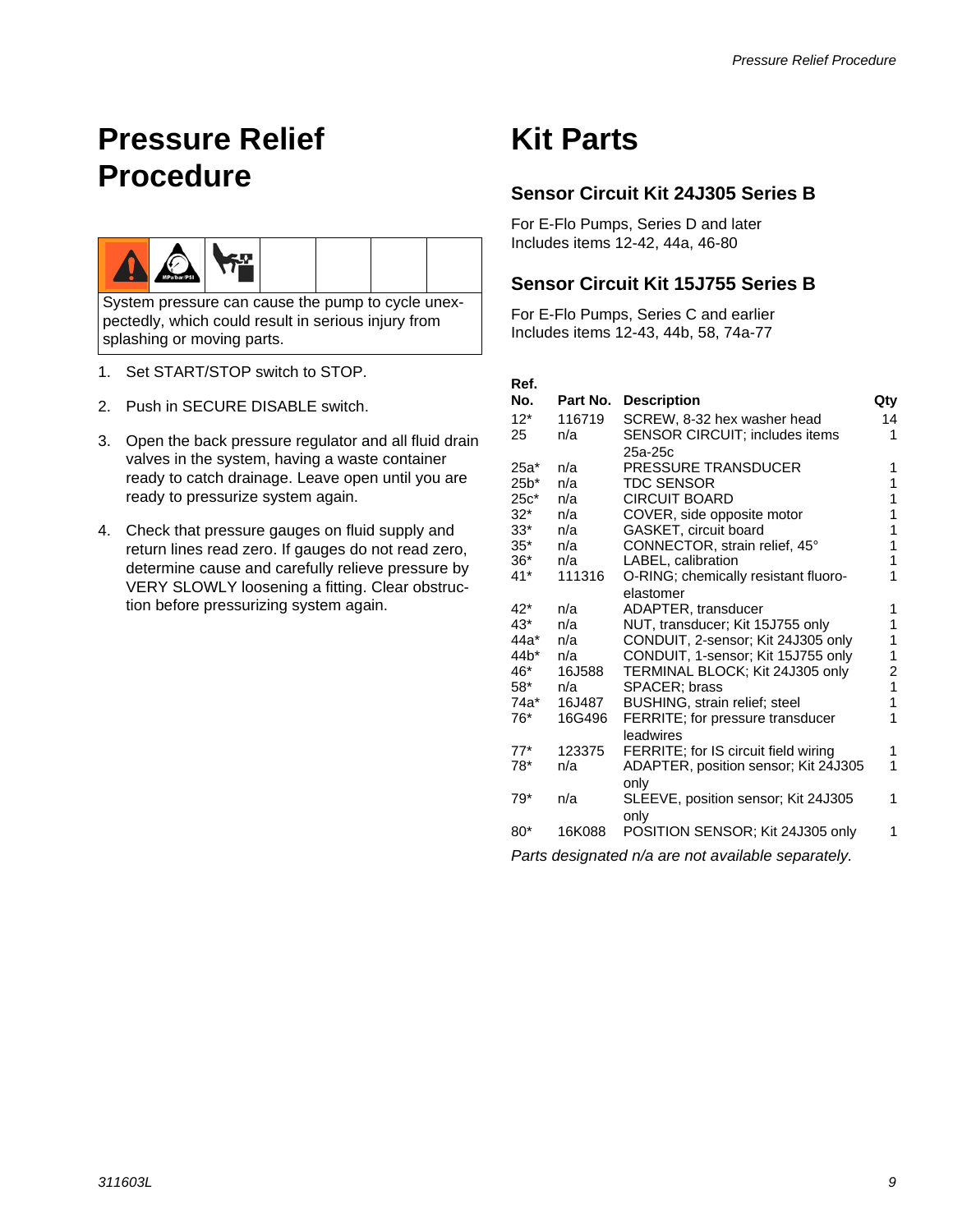# <span id="page-9-0"></span>**Installation**

### <span id="page-9-1"></span>**Disassembly**



- 1. Jog the motor to bring the lower on the side opposite from the motor to the bottom of its stroke.
- 2. Relieve pressure, page [2](#page-1-0).
- 3. Shut off electrical power to the unit.
- 4. See FIG. 4. Remove two screws (12) and the cover (32).
- 5. See FIG. 6, page 11. Remove six screws (12), the circuit board cover (B), and the gasket (33). Discard the old gasket.



**FIG. 4. Remove Cover**

### <span id="page-9-2"></span>**Install the Kit**

**NOTE:** Parts included in the Sensor Circuit Kit are marked with an asterisk, for example (12\*). Use all the new parts in the kit. Kit 24J305 Series B (for Series D and later pumps) includes parts for the position sensor which are not included in Kit 15J755 Series B. These differences are noted in the text and illustrations.

1. See FIG. 6. Unscrew the plug from the TDC port (C) and clean old sealant from the port. Apply pipe sealant and screw the TDC sensor (25b\*) into the port. Torque to 66-78 in-lb (7.4-8.8 N•m).

**NOTE:** TDC sensor nuts are locked in place to ensure correct positioning. Do not adjust.

- 2. Connect the TDC cable (25b\*) to J2 on the circuit board (25c\*).
- 3. Install the circuit board (25c\*) using four screws  $(12^*)$ .
- 4. Screw the 45° conductive strain relief (35\*) tightly into the housing.
- 5. See FIG. 5. Install the black o-ring (41\*) and the brass spacer (58\*) on the transducer (25a\*). Thread the transducer's cable (25a\*) through the adapter (42\*), conduit (44\*), and conductive strain relief (35\*).

**NOTE:** On Kit 24J305 Series B, thread the transducer cable through the short length of the 2-sensor conduit (44a\*).



**FIG. 5. Pressure Transducer**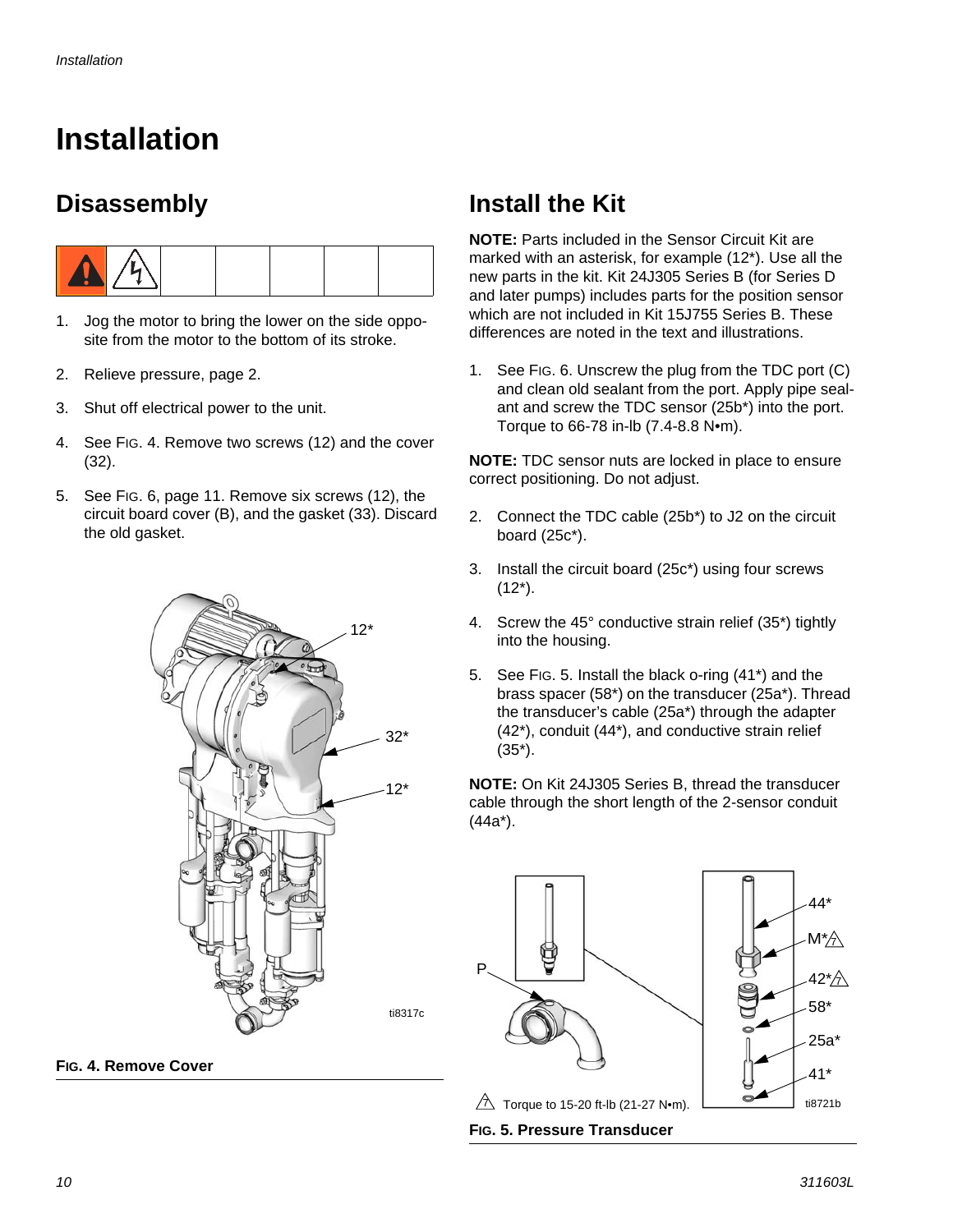- 6. Connect the transducer's cable to J1 on the circuit board (25c\*). Install the ferrite (76\*) around the transducer leadwires. See FIG. 6.
- 7. See FIG. 5. At the pump outlet manifold, remove the plug from the transducer port (P). Insert the transducer into the port. Torque the adapter (42\*) first, then the conduit nut (M) to 15-20 ft-lb (21-27  $N$ •m).

**NOTE:** The conduit nut (M) is included with the conduit (44a\*) on Kit 24J305 Series B. It is a separate part (43\*) in Kit 15J755 Series B.



**FIG. 6. Circuit Board and Sensor Circuit Wiring Connections**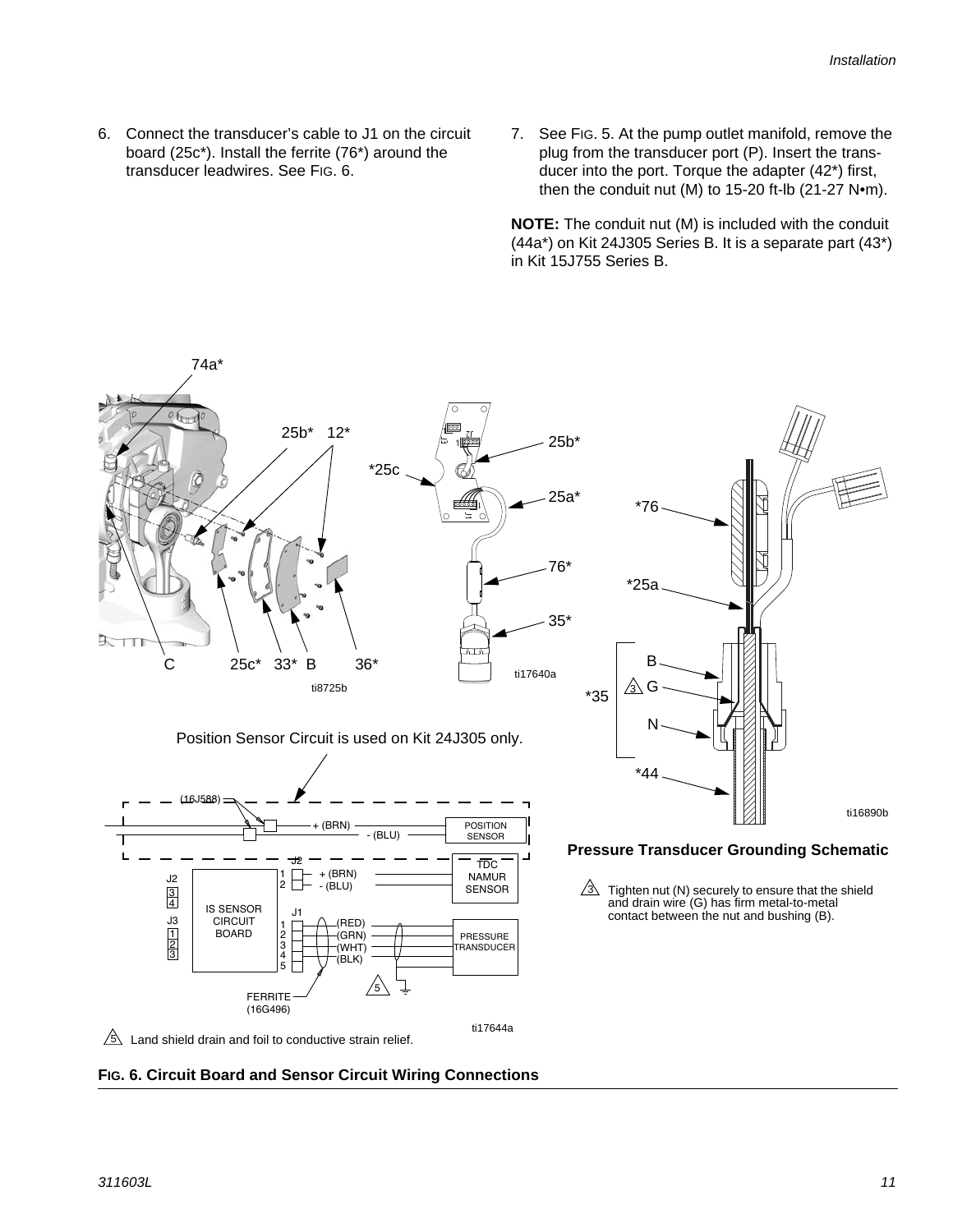- 8. See FIG. 6. Ensure that the conductive strain relief (74a\*) is screwed tightly into the housing. Units with a sensor circuit **must** use the conductive strain relief to ensure proper grounding of the IS field wire.
- 9. See FIG. 7. Thread the IS field wire and shield through the conductive strain relief (74a\*) and connect to J2 and J3 on the circuit board (25c\*). See FIG. 6 and the Electrical Schematic in the E-Flo Repair-Parts Manual 311594.
- 10. See FIG. 7. Tighten the nut (N) on the conductive strain relief (74a\*) securely. Install the ferrite (77\*) on the field wire (F), not more than 2 in. (51 mm) from the bottom of the conductive strain relief. Install ground wire (G) to grounding screw in junction box.



**FIG. 7. IS Circuit Field Wire**

**NOTE:** Steps [11](#page-11-0) through [14](#page-11-1) apply only to Kit 24J305 Series B for use with Series D and later pumps. If you are installing Kit 15J755 Series B on a Series C or earlier pump, go to step [15.](#page-11-2)

- <span id="page-11-0"></span>11. Mount the position sensor in the port on the underside of the gear housing, on the opposite side of the housing from the circuit board. See FIG. 8. Apply thread lubricant to the adapter (78\*) and screw the adapter into the port. Torque to 75-80 ft-lb (102-108 N•m).
- 12. Install the position sensor (80\*) into the adapter (78\*) and secure with the sleeve (79\*).

**NOTE:** The Position Sensor nuts are locked in place to ensure correct positioning. Do not adjust.

- 13. Thread the position sensor wires through the long length of the 2-sensor conduit (44a\*) into the circuit board cavity. Connect a terminal block (46\*) to each wire. Reconnect the IS circuit field wires to the terminal blocks. See FIG. 8 and the Electrical Schematic in the E-Flo Repair-Parts Manual 311594.
- <span id="page-11-1"></span>14. Secure the conduit (44a\*) to the position sensor sleeve (79\*) with the nut (M). Torque to 15-20 ft-lb (21-27 N•m). Continue with step [15](#page-11-2).
- <span id="page-11-2"></span>15. See FIG. 6 or FIG. 8. Tighten the nut (N) on the conductive strain relief (35) securely to ensure that the shield and drain wire (G) has firm metal-to-metal contact between the nut and bushing (B).
- 16. See FIG. 6. Install the new gasket (33\*), the cover (B), and six screws (12\*).
- 17. Attach the label (36\*) to the cover (B).
- 18. Calibrate the transducer, entering the calibration information found on the new label (36\*):
	- For systems using the Graco ACS Module, see the ACS manual 3A0006.
	- For non-ACS systems, see page [14.](#page-13-0)
- 19. See FIG. 4. Reinstall the cover (32\*) with two screws  $(12^*)$ .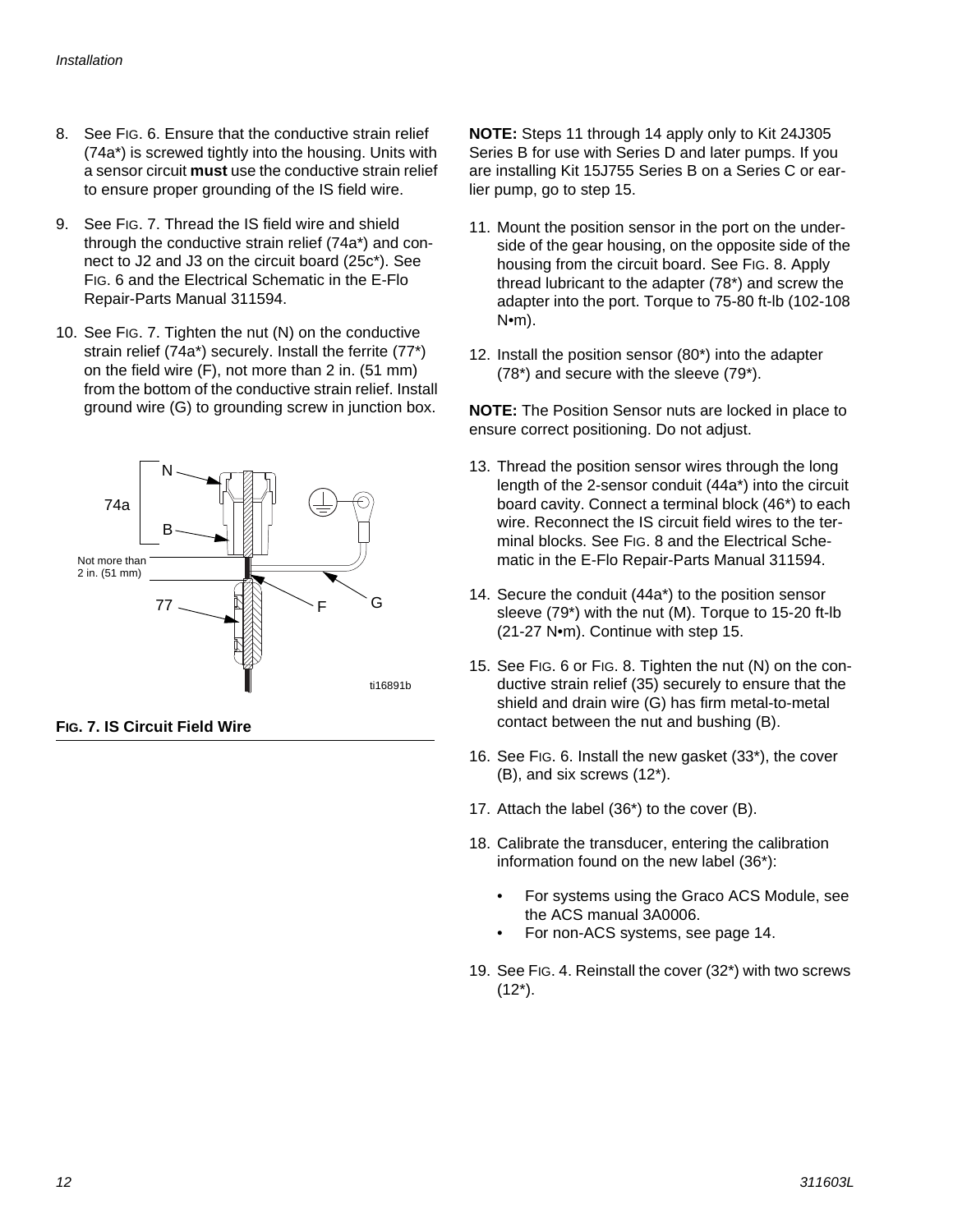#### *Installation*



### **FIG. 8. Position Sensor**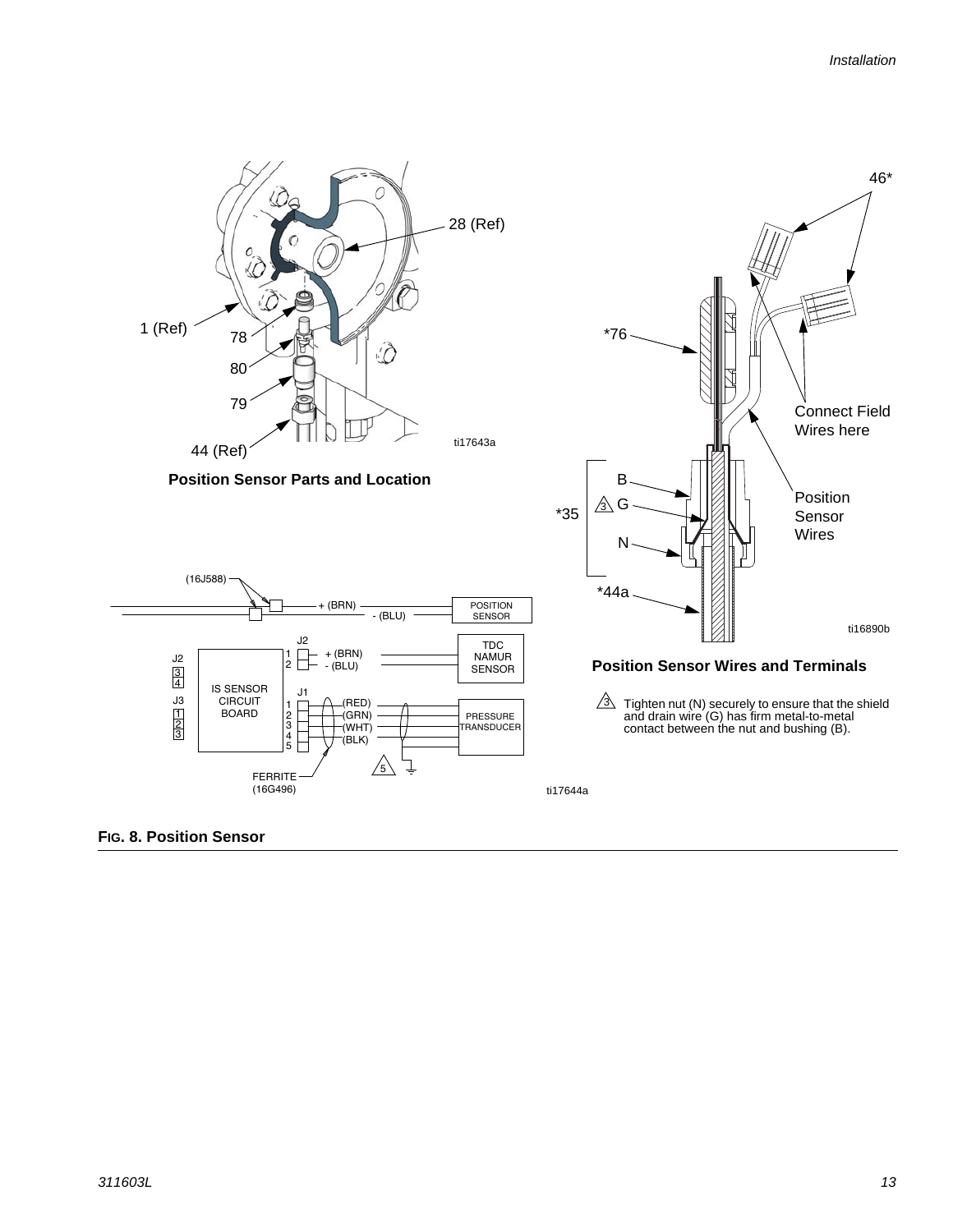# <span id="page-13-0"></span>**Pressure Sensor Calibration Information (non-ACS systems)**

**NOTE:** To calibrate the transducer in systems using the Graco ACS Module, see the ACS manual 3A0006.

### **Pressure sensor information (**Pr **20.34, 20.35, and 20.36) for your system must be keyed into the Variable Frequency Drive before system start-up.**

To prevent accidental change of pressure sensor calibration parameters, they are locked by Pr **20.16**. To enter calibration parameters, perform the following steps:

- a. Set Pr **20.16** to 777, to unlock pressure sensor parameters.
- b. Enter calibration parameters Pr **20.34**, **20.35**, and **20.36**.
- c. Set Pr **20.16** to 0 to lock pressure sensor parameters.

Calibration Parameters from the label:

Pr **20.34 –** Zero Calibration

Pr **20.35** – Calibration Pressure

Pr **20.36** – High Calibration

# <span id="page-13-1"></span>**Pressure Transducer Calibration Procedure (non-ACS systems)**

E-Flo pressure sensor must be calibrated against an instrument grade High Precision Pressure Transducer, which should be installed near the E-Flo pressure sensor.

- 1. Ensure that the High Precision Pressure Transducer calibration is up to date.
- 2. Set Pr **20.16** to 777, to unlock pressure sensor parameters.
- 3. Calibrate Low Pressure Point as follows:
	- a. Ensure that system is not pressurized. Calibration instrument pressure reading should be 0 psi.
	- b. Use Keypad to navigate to Pr **20.33**; monitor its reading for  $5 - 10$  seconds to determine its average value. Make a record of it.
	- c. Navigate to Pr **20.34** and enter the recorded average value of Pr **20.33**.
- 4. Calibrate the High Pressure Point as follows:
	- a. Pressurize the system to 250 275 psi.



Do not exceed pressure rating of the system! If system is rated to a pressure lower then 250 psi, use maximum allowable rated pressure. Refer to Operation Manual 311593.

- b. Keep the system pressurized and ensure that pressure does not fluctuate.
- c. Take a pressure reading from the calibration instrument and make a record of it.
- d. Navigate to Pr **20.35** and enter the recorded system pressure.
- e. Navigate to Pr **20.33**; monitor its reading for 5-10 seconds to determine its average value. Make a record of it.
- f. Navigate to Pr **20.36** and enter the recorded value of Pr **20.33**.
- 5. Set Pr **20.16** to 0 to lock pressure sensor parameters.
- 6. Verify pressure calibration.
	- a. Relieve system pressure.
	- b. Navigate to Pr **20.31** and verify that its reading is within the range of 0-3 psi.
	- c. Pressurize the system to about 100 psi. Verify that reading of Pr **20.31** is within +/- 2.5 psi of the system pressure.
	- d. Pressurize system to about 250 psi. Verify that reading of Pr **20.31** is within +/- 2.5 psi of the system pressure.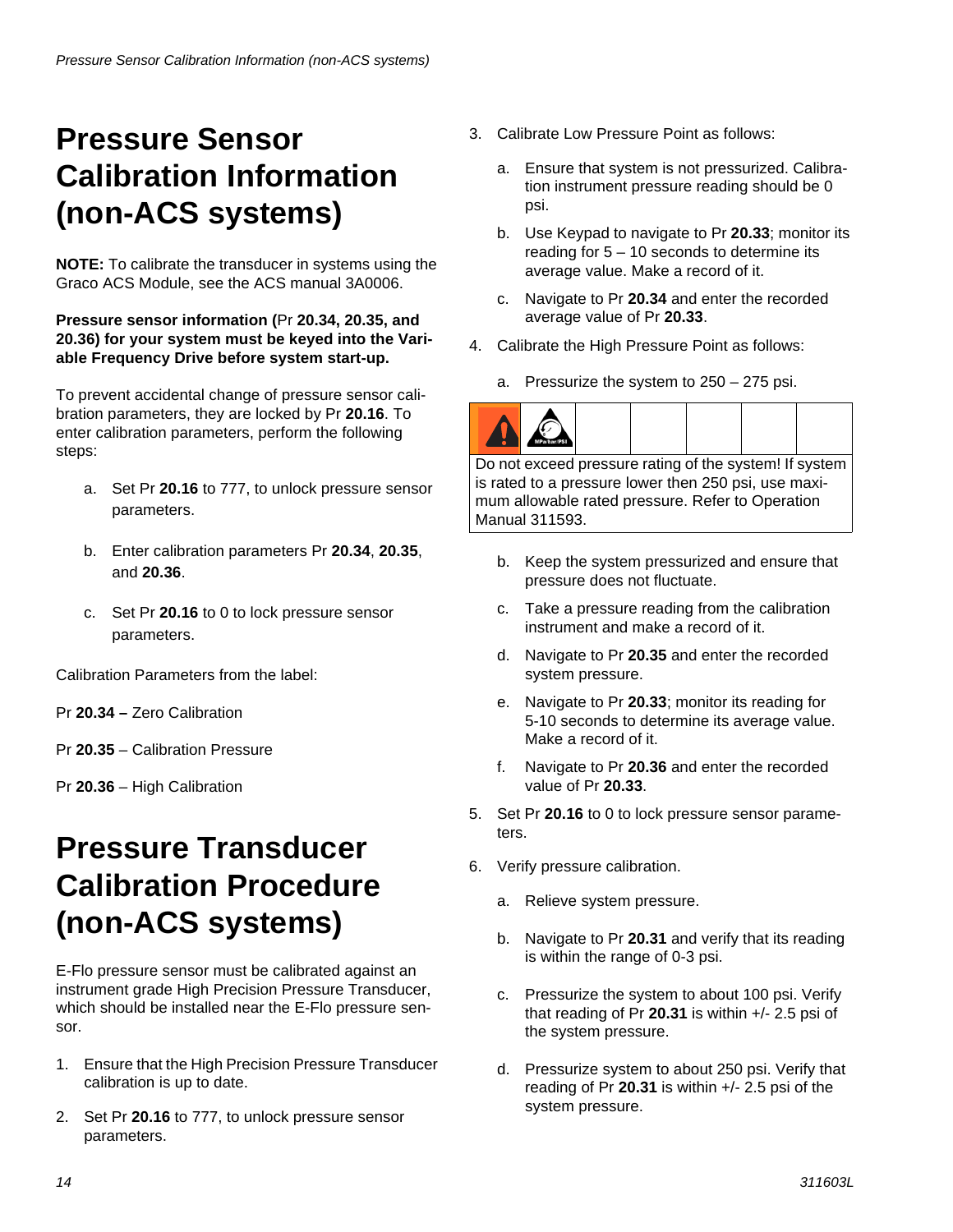# <span id="page-14-0"></span>**Technical Data**

| Maximum Working Pressure  E-Flo 1500: 425 psi (2.93 MPa, 29.3 bar) |                                                              |
|--------------------------------------------------------------------|--------------------------------------------------------------|
|                                                                    | E-Flo 2000: 460 psi (3.22 MPa, 32.2 bar)                     |
|                                                                    | E-Flo 3000: 330 psi (2.31 MPa, 23.1 bar)                     |
|                                                                    | E-Flo 4000: 250 psi (1.75 MPa, 17.5 bar)                     |
| Maximum Fluid Temperature                                          | $150^{\circ}$ F (66 $^{\circ}$ C)                            |
| Electrical Requirements                                            | European Models: 230/400 Vac, 3 phase, 20 A/15 A             |
|                                                                    | North American Models: 230/460 Vac, 3 phase, 20 A/15 A       |
| Ambient Temperature Range                                          | 32-104°F (0-40°C)                                            |
|                                                                    | See charts in E-Flo Installation Manual 311592.              |
| Fluid Inlet and Outlet Size                                        | 2 in. Tri-clamp                                              |
| Gear Reducer Oil Capacity                                          | 2 quarts (1.9 liters)                                        |
| Required Gear Reducer Lubricant                                    | ISO VG220 grade oil (Graco Part No. 288414)                  |
| Weight (with motor and 2000 cc lowers)                             | Pump: 550 lb (249 kg)                                        |
|                                                                    | Lower: see manual 3A0539                                     |
|                                                                    | 300 Series SST, CV-75, 17-4 PH SST, PTFE                     |
|                                                                    | E-Flo 1500: 3 HP, 1800 rpm (60 Hz) or 1500 rpm (50 Hz), NEMA |
|                                                                    | 182 TC Frame                                                 |
|                                                                    | E-Flo 2000/3000/4000: 5 HP, 1800 rpm (60 Hz) or 1500 rpm (50 |
|                                                                    | Hz), NEMA 184 TC Frame                                       |
| Maximum Production Motor Speed                                     | 1500 rpm (50 Hz)                                             |
|                                                                    | 1800 rpm (60 Hz)                                             |
| Maximum Motor Torque E-Flo 1500: 9.1 ft-lb (12.3 Nom)              |                                                              |
|                                                                    | E-Flo 2000/3000/4000: 15 ft-lb (20.3 Nom)                    |
| Gear Reduction Ratio                                               | 75.16:1                                                      |

**NOTE:** All brand names or marks are used for identification purposes and are the trademarks of their respective owners.